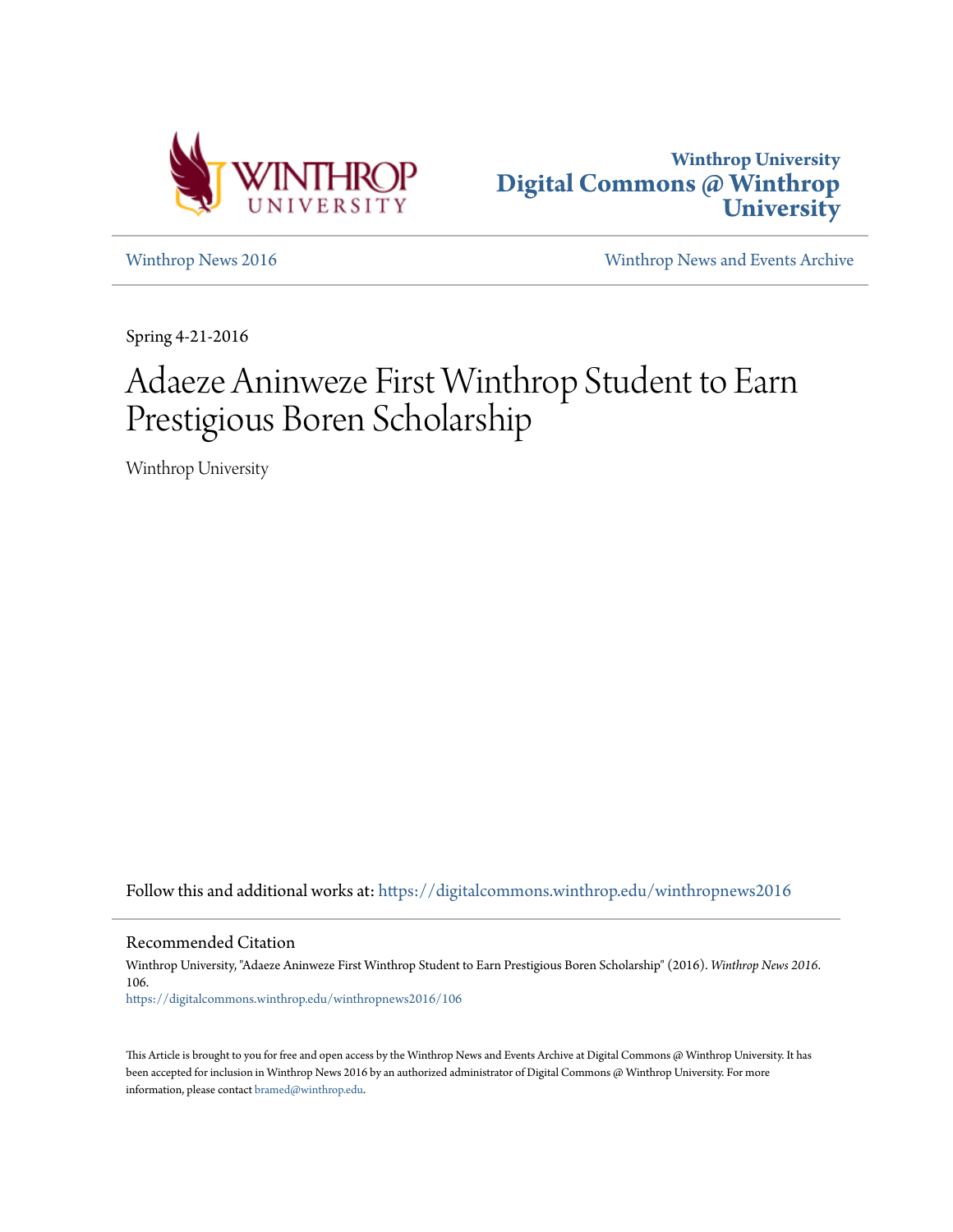



**AFFAIRS ATHLETICS GIVING**

04/21/2016

**ABOUT ADMISSIONS & AID ACADEMICS STUDENT**

**C** SHARE

■ 验考...

All News

Archives

RSS News Feeds

Winthrop in the News

## **Adaeze Aninweze First Winthrop Student to Earn Prestigious Boren Scholarship**

### **Quick Facts**

Adaeze Aninweze is the first Winthrop student to receive the Boren scholarship.

**The scholarship will pay \$20,000 for her living** and tuition expenses in Brazil.

**B** She will live in Brazil to learn Portuguese and more about Brazil's public health system.



ROCK HILL, SOUTH CAROLINA – Winthrop University senior **Adaeze Aninweze**, a chemistry major originally from Nigeria, has won a National Security Education Program David L. Boren Undergraduate Scholarship for Study Abroad. More than 820 applications from undergraduate students were received for the Boren Scholarship and 165 were awarded.

**Aninweze is thefirst Winthrop student to receive the prestigious scholarship**.

Adaeze Aninweze

The merit-based scholarship provides a unique funding opportunity for U.S. students to study world regions critical to U.S. interests (including Africa, Asia,

Central and Eastern Europe, Eurasia, Latin America and the Caribbean, and the Middle East). Recipients incur an **obligation to work for a period of at least one year** either for an office or agency of the federal government involved in national security affairs or in higher education.

The Boren scholarship, named for University of Oklahoma President David Boren, who as a U.S. Senator was the principal author of the legislation that created the National Security Education Program, **will pay a total of \$20,000 towards Aninweze's tuition and living expenses** for the summer, fall and spring terms of 2016-17 while she lives and studies in Brazil.

"I have always wanted to study abroad but could not find the right program for me. When I learned about the Boren and how much independence the student has in deciding how he or she chooses to plan their program of study, I knew it was the one for me," said Aninweze, who attended West Ashley High School in Charleston, South Carolina. "I was able to use my past experiences and future plans to indicate why the Boren was suitable for me. **I also liked how the Boren required a service requirement** after the duration of the study abroad to allow students to apply their abroad experience in a professional setting. It's an opportunity to meet professionals with the same background as me, network and form long lasting relationships."

For the summer and 2016-17 academic year, Aninweze, who is part of the Winthrop Eagle STEM Scholars program, **will travel to Brazil to learn Portuguese and take courses in public health**. Brazil has the largest public health system in the world, and Aninweze is interested in learning how Brazil's public health system could serve as a model for developing countries. She eventually **hopes to work as a doctor in international medicine improving global health**.

Aninweze worked with Winthrop's Office of Nationally Competitive Awards to complete the scholarship application process. Leslie Bickford, the office's director, said of Aninweze, "She was a pleasure to work with: she's a beautiful writer, and she put a lot of effort into finding the right